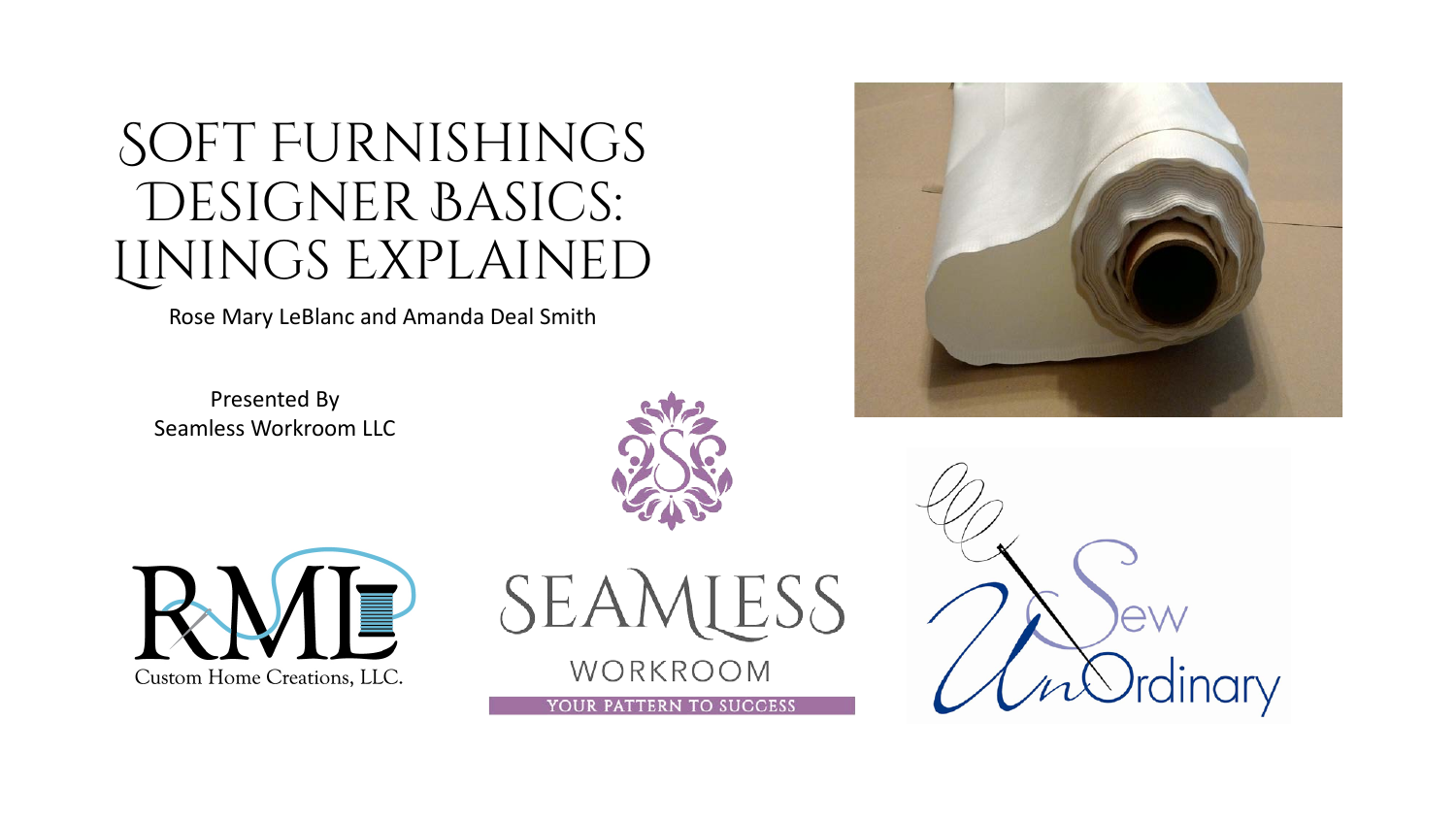In this presentation we will explain the 6 basic and most common types of lining and their combinations and uses in window treatments and other soft furnishings such as table skirts and bedding:

- Sateen Lining
- Napped Sateen
- **Interlining**
- Bump
- Blackout
- French blackout

There are several types of fabric content. Different suppliers have their own names for the same lining type. Linings also come in different colors depending on the type and supplier.

Linings serve several purposes. The proper linings protect the face fabric from fading in the sun, add body and structure to the window treatment, and add light and temperature control.

When choosing linings follow the recommendations and advice of your workroom. Always show your workroom professional the fabrics that you have chosen so that he or she can advise you on the best linings for the job. Swatches and memo samples are ideal.

Lining Suppliers: Angels Drapery Lining Distribution, Hanes, Design Ware, United Supply, Rowley Company.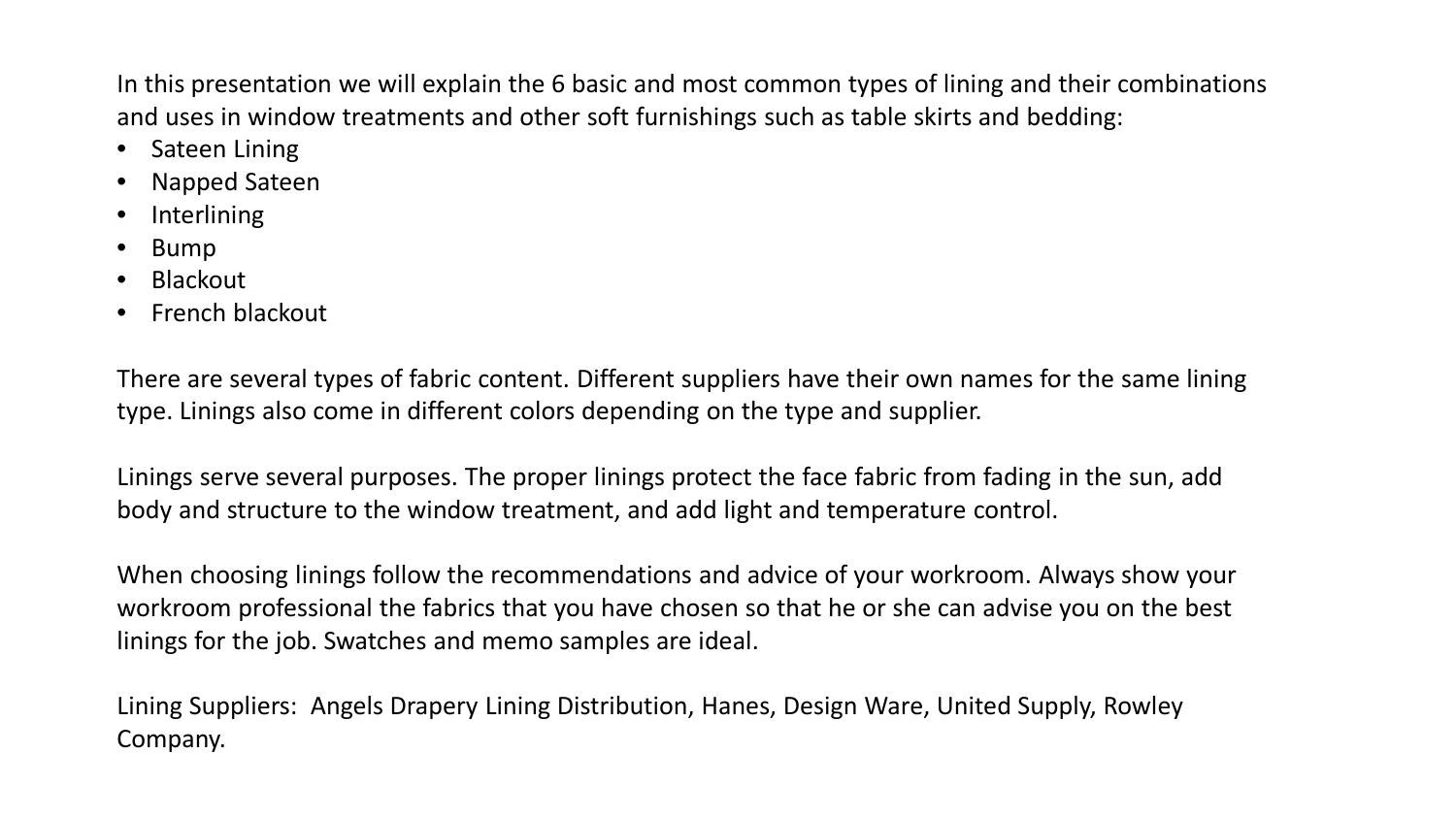# **Sateen Lining**

Sateen lining is the most common type of lining and comes in various combinations of cotton, polyester or a cotton and polyester blend. It also comes in different weights and price points. It adds a little bit of body and sun protection to the item. *Note: polyester fabric and polyester lining will repel each other.*

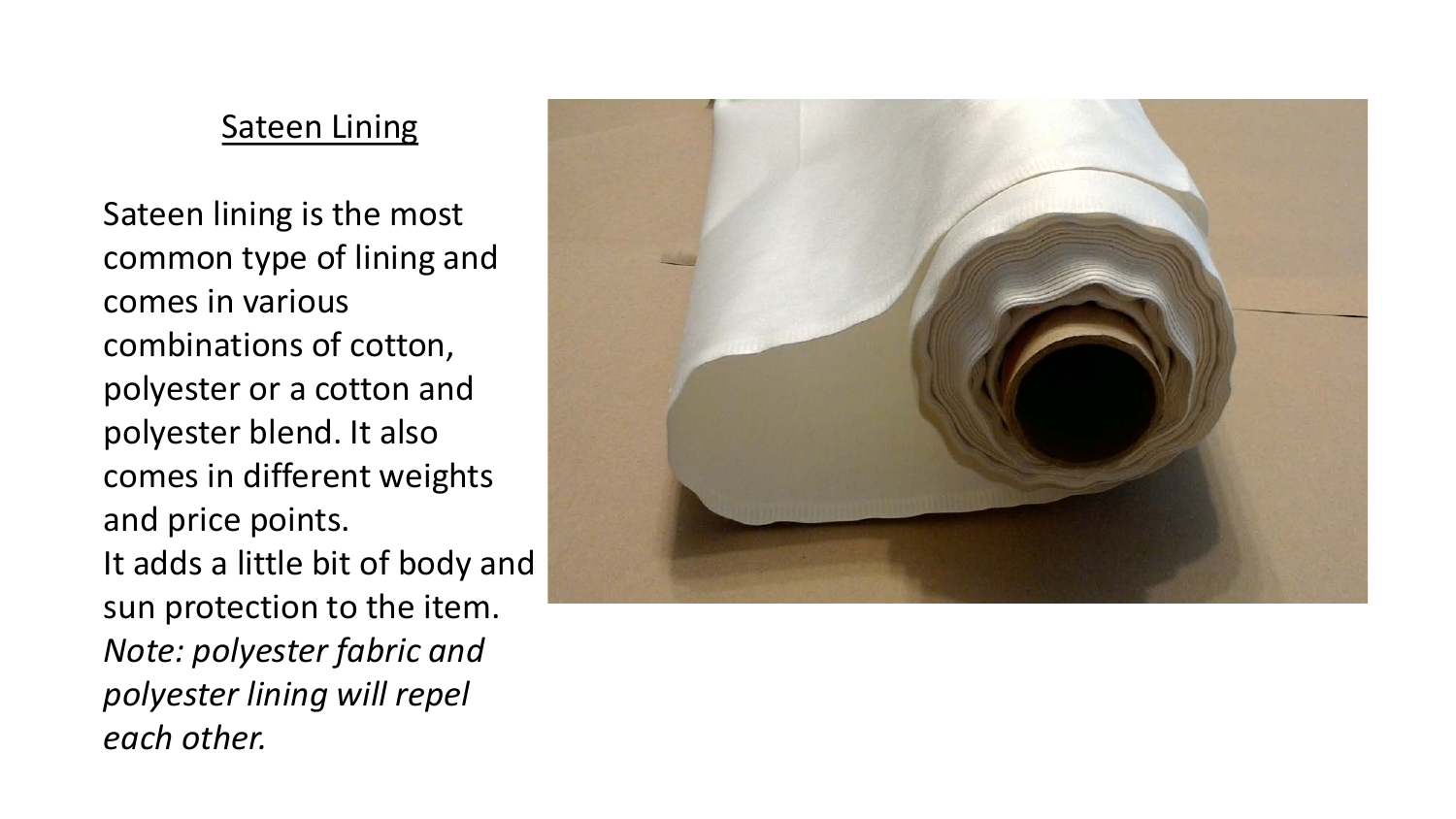### Napped Sateen

Napped Sateen is sateen lining that has a fuzzy back and feels slightly heavier than just sateen lining. It is a good choice when the fabric just needs a little bit of body. It is also great for bed skirts and table skirts.

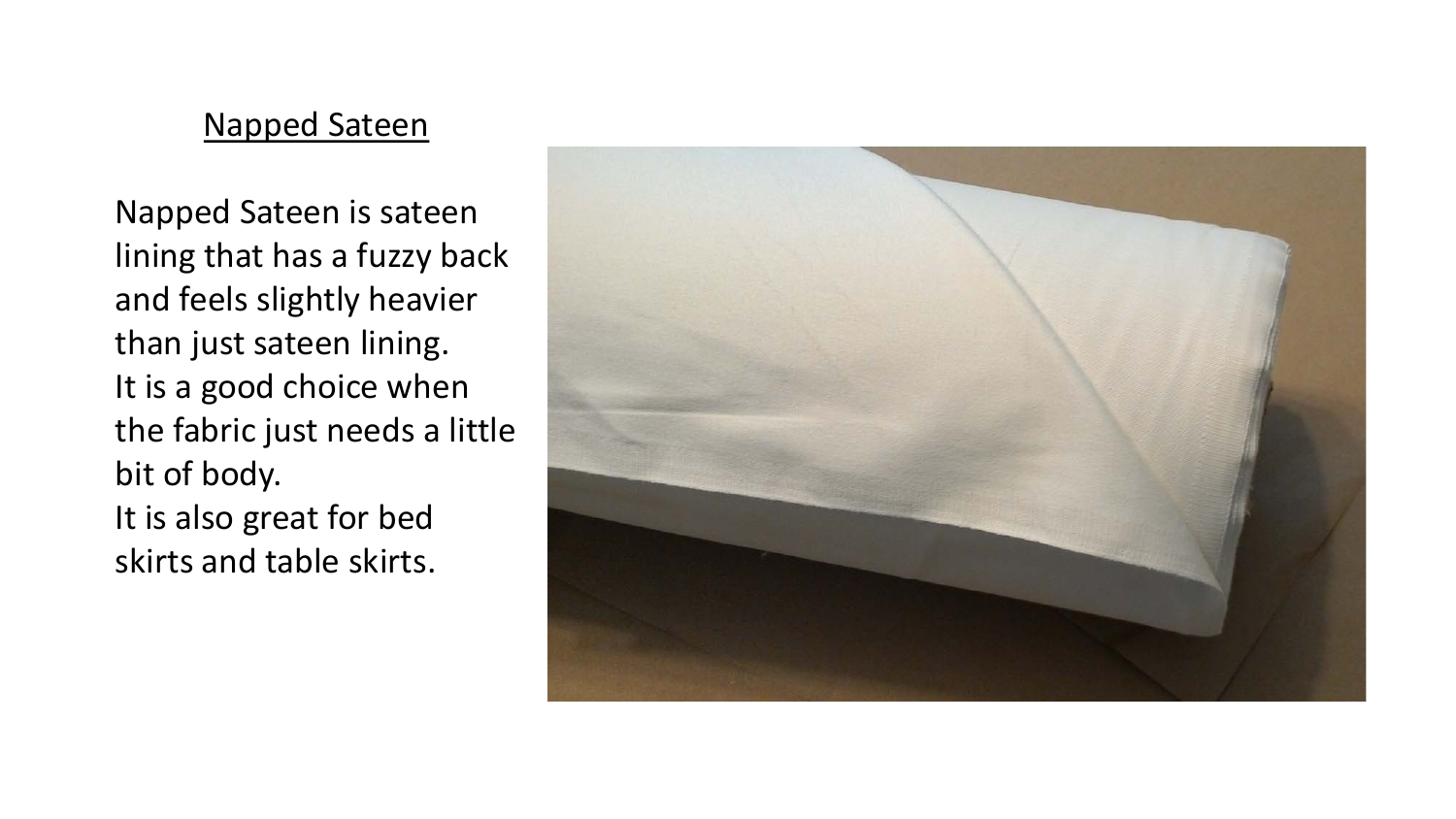## **Interlining**

Interlining is a blanket like type of lining that adds body and substance to window treatments, bedding, and accessories. Interlining is placed between the face fabric and the lining.

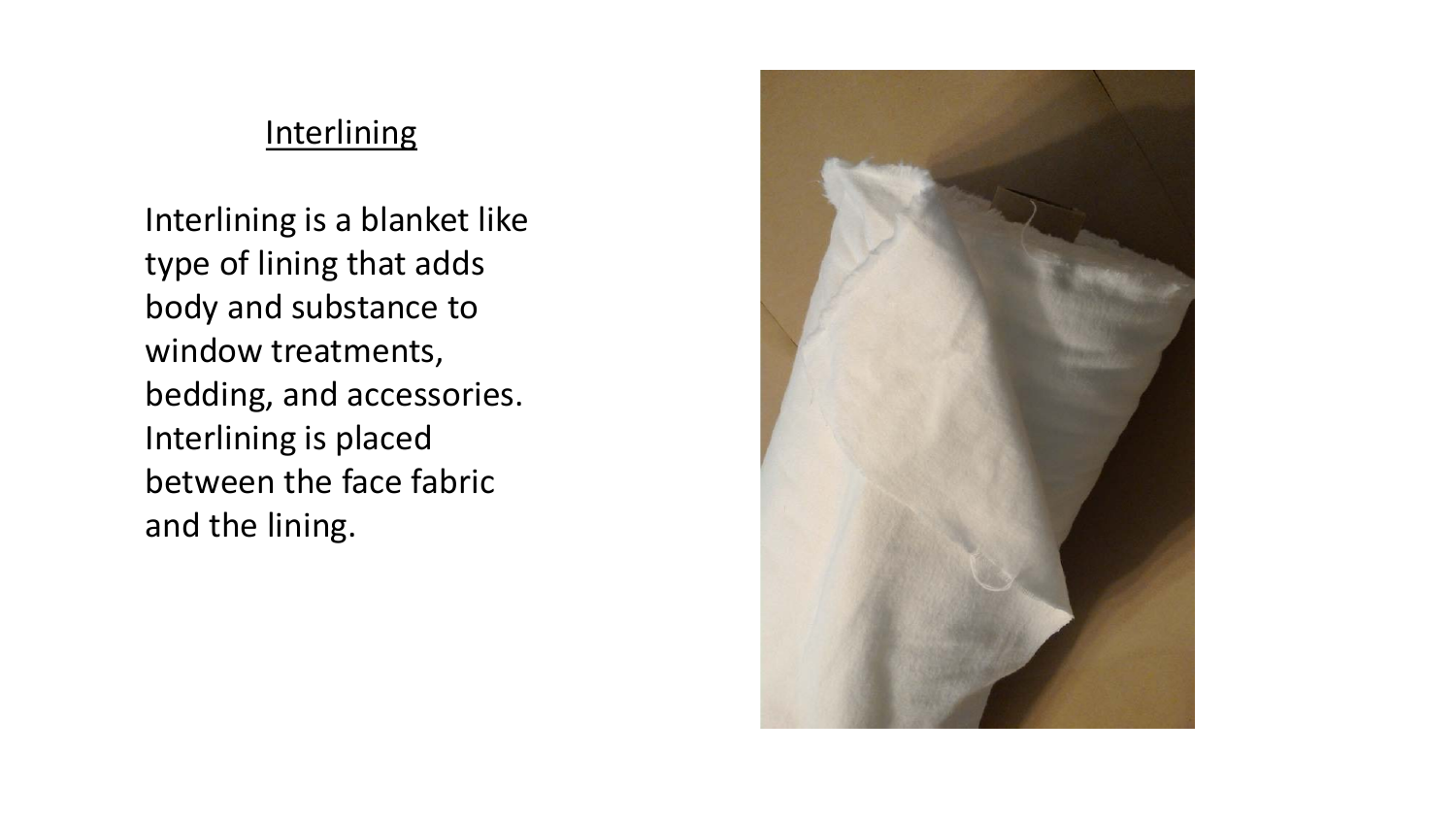## Bump or English Bump

Bump is a luxurious interlining that gives a very rich and full thickness to window treatments. It can make even the thinnest of fabrics feel wonderfully thick. Silk is a good example of a fabric that looks so much better when bumped.

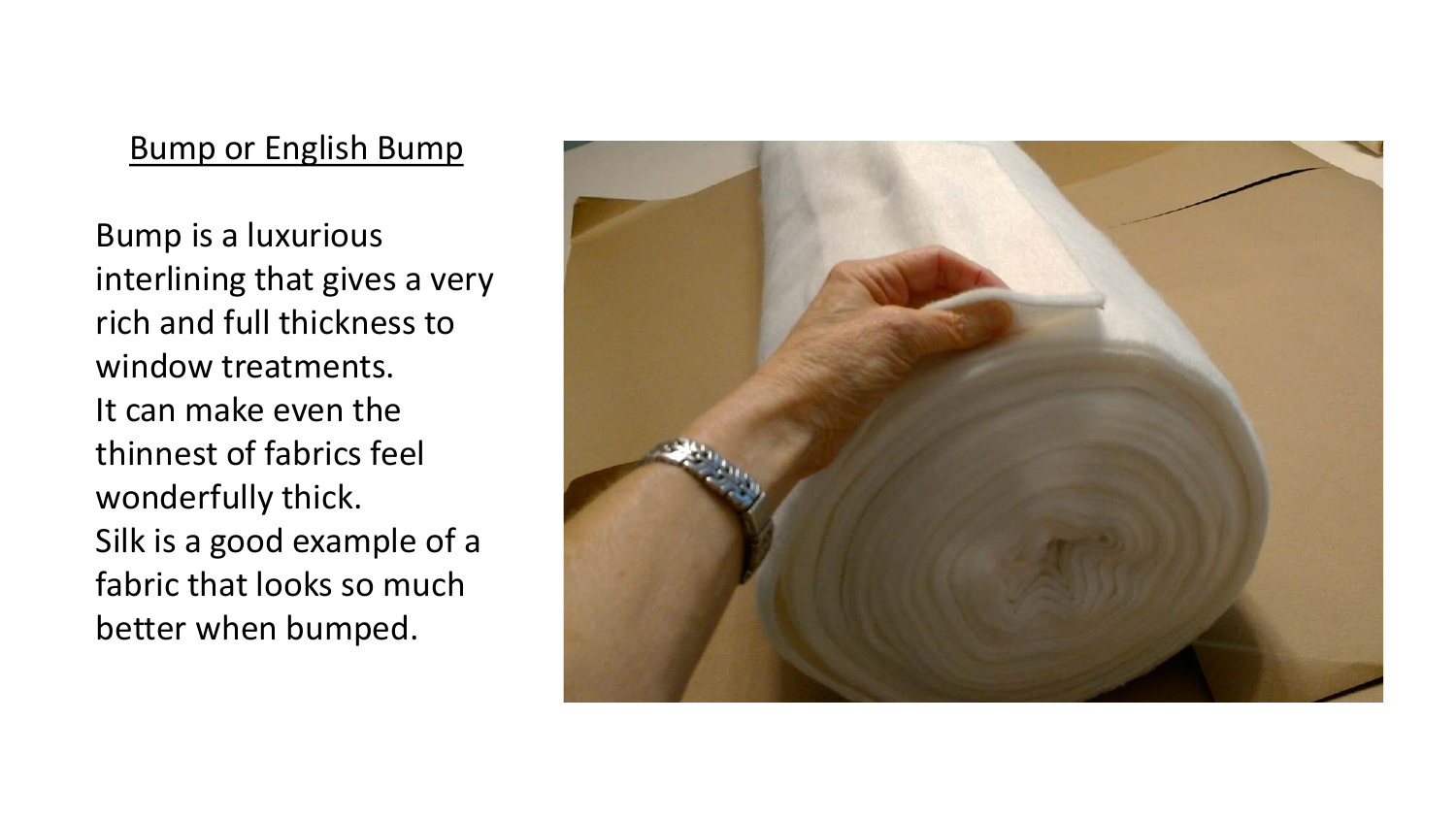### **Blackout**

Blackout lining is used for light and temperature control. The front is fabric and the back is a rubberized coating. Different blackout linings feel different - some are quite stiff while some are very pliable and easy to work with. Some do hold a pleat and drape better than others. Interlining and bump can also be used with blackout.

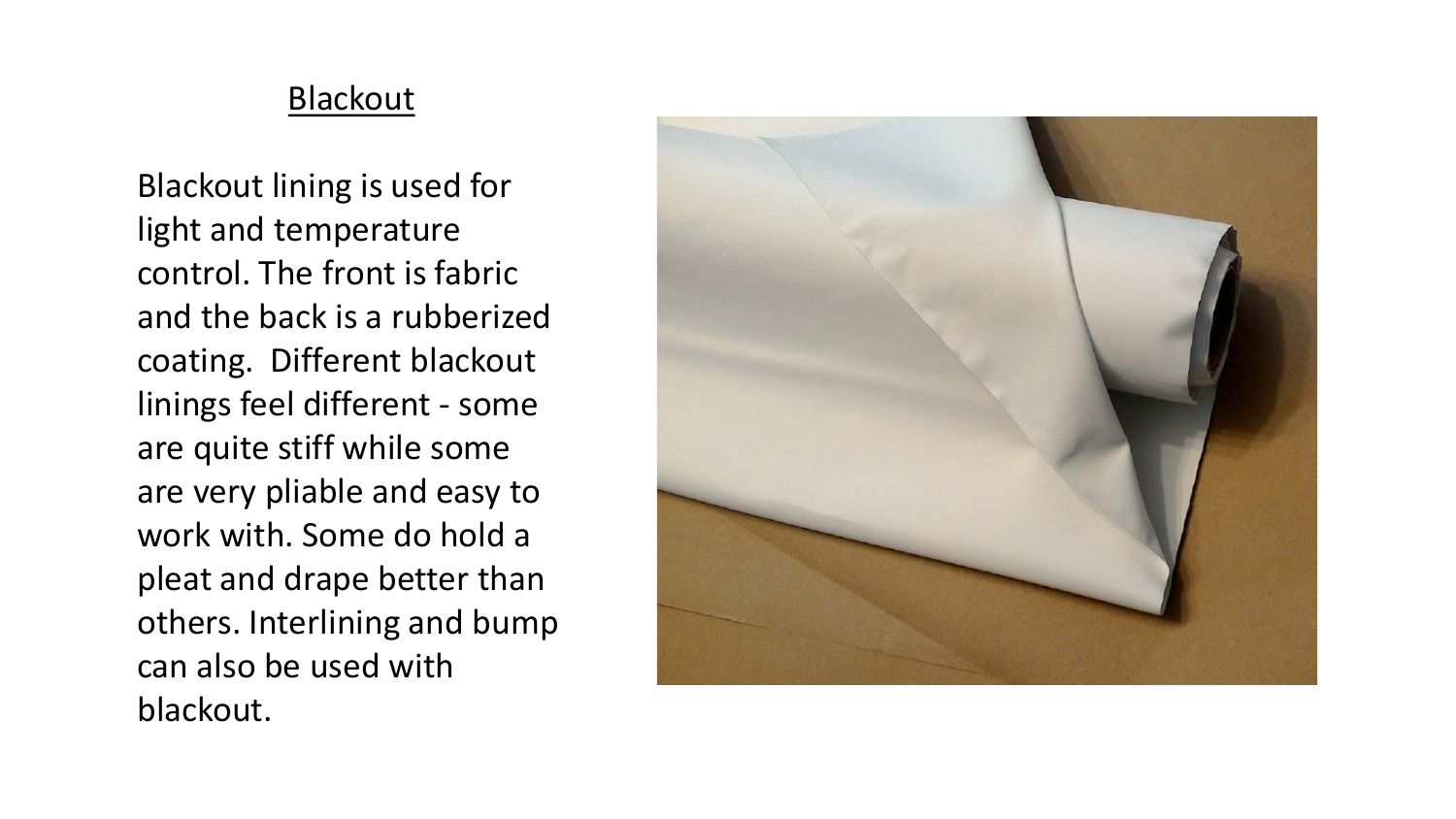## Lined and Interlined

This lining combination makes draperies, roman shades and valances look and feel thicker. Interlining can be heavy flannel or bump interlining. It adds a layer of light and temperature control as well as sun protection. Heavy flannel feels like a flannel blanket. Thin fabrics have body and substance with interlining.

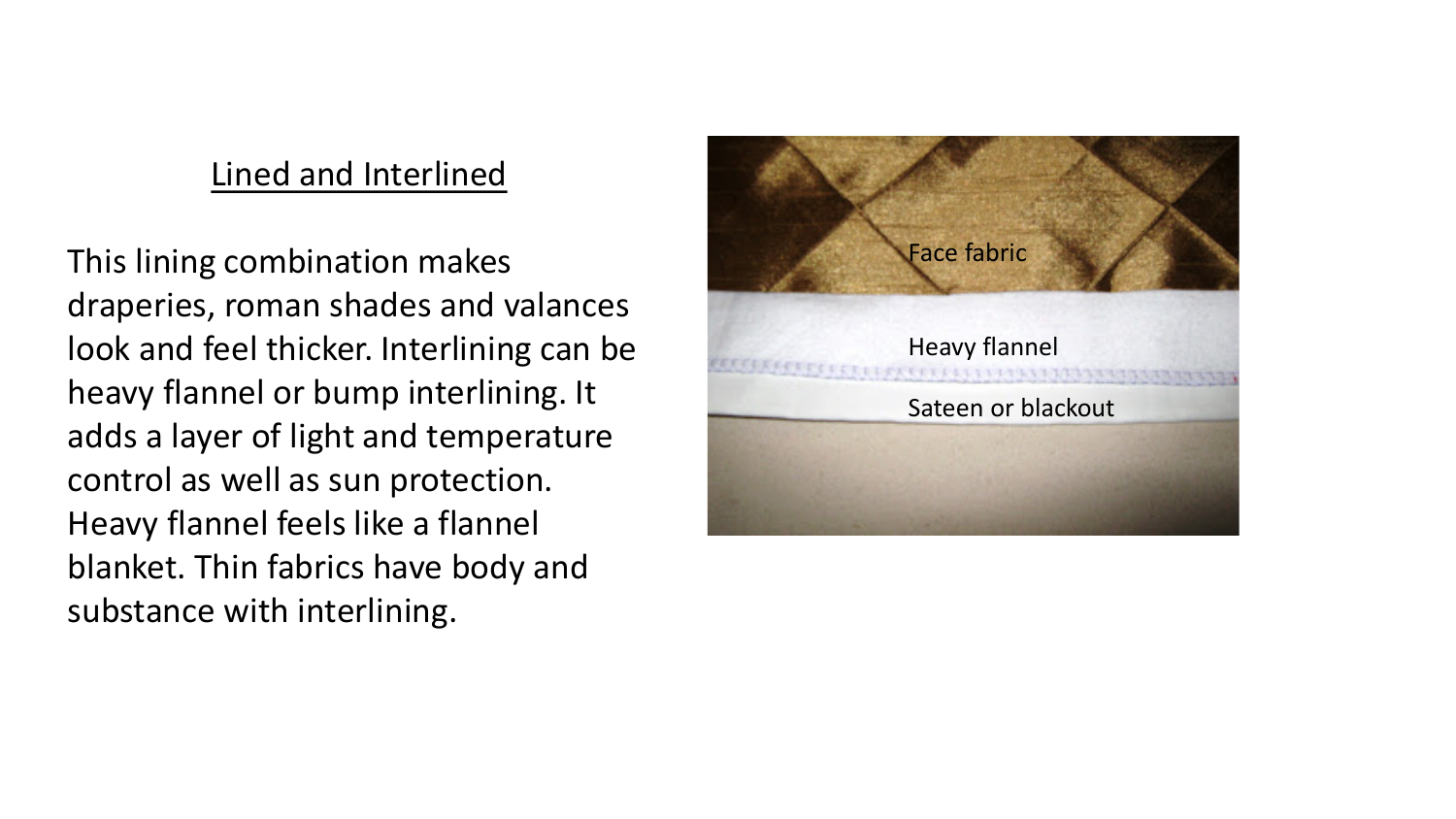# Example of Bump or English Bump Lined Panel

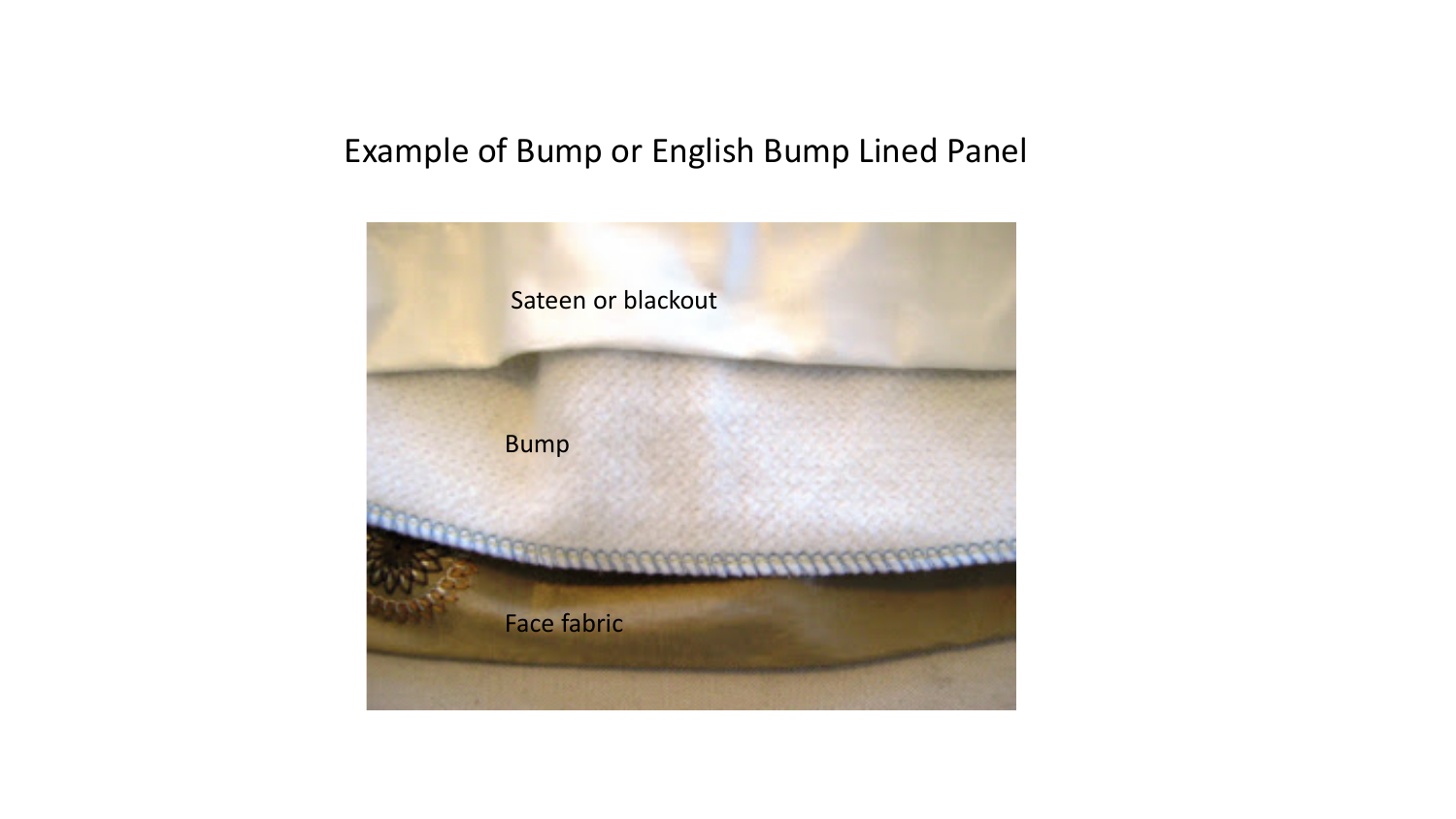# French Blackout

French blackout is fabricated of 4 layers:

- Face fabric
- Interlining
- Black sateen
- Sateen in a light color It is totally blackout while being very soft and luxurious. It can be used in all window treatments when regular blackout is too stiff or not pliable enough.